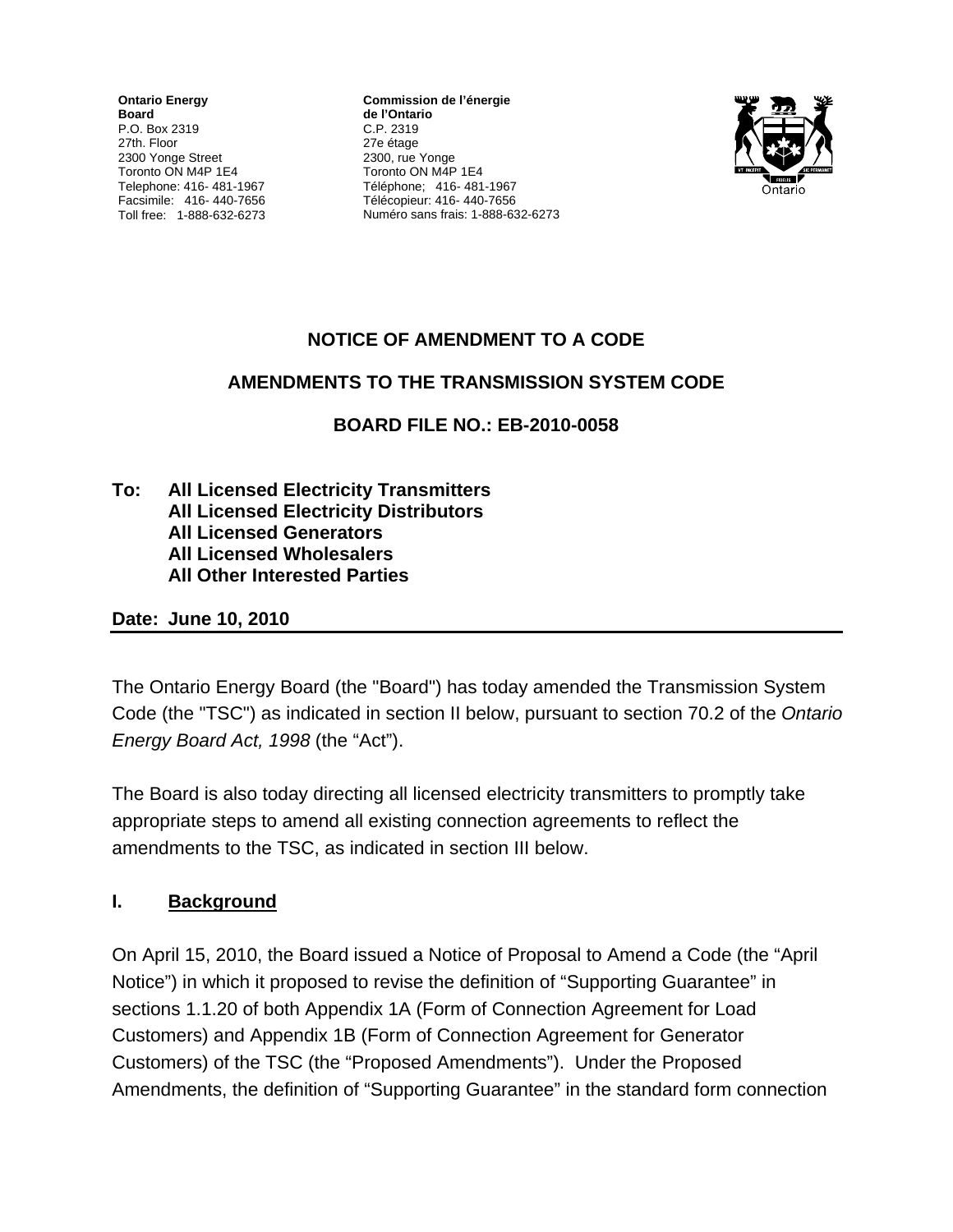agreements would be revised to align it with the definition of the same term in the utility work protection code ("UWPC").

The Board received written comments on the Proposed Amendments from Hydro One Networks Inc. ("Hydro One"), Ontario Power Generation Inc. ("OPG") and the Power Workers' Union ("PWU"). These comments are available for viewing on the Board's website at [www.oeb.gov.on.ca](http://www.oeb.gov.on.ca/) on the "Policy Initiatives & Consultations" portion of the "Regulatory Proceedings" section of the website.

#### **II. Overview of Stakeholder Comments and Adoption of Amendments**

PWU supported the adoption of the Proposed Amendments, and encouraged the Board to give implementation of the Proposed Amendments the highest of priority.

As indicated in the April Notice, concerns regarding the differences in the definition of the term "Supporting Guarantee" as between the TSC and the UWPC were identified in a letter filed with the Board by Hydro One on February 26, 2010. In its comments on the Proposed Amendments, Hydro One clarified that the UWPC definition does not in fact require a written guarantee of a particular state or condition, but rather that confirmation in some form be provided.

OPG did not support the Proposed Amendments. In its comments, OPG also noted that the UWPC does not require a written guarantee. OPG recommended that the UWPC definition not be adopted for that reason, and also for the reason that the definition suffers from lack of clarity because it references a number of internal Hydro One documents. OPG also expressed concern about the fact that the Proposed Amendments refer to the UWPC definition as amended from time to time by the Electrical and Utilities Safety Association of Ontario Incorporated. Specifically, OPG noted that the Proposed Amendments would place the responsibility for this definition with a forum over which the Board has no jurisdiction and where transmission customers have very little influence. OPG also encouraged the Board to facilitate the establishment of a working group of interested parties to address additional safety improvements to the Code.

The Board notes that the UWPC is a well-recognized safety standard in the industry, and is itself referred to in the Electrical Utility Safety Rules that apply to electrical work performed on or near electrical transmission or distribution systems in accordance with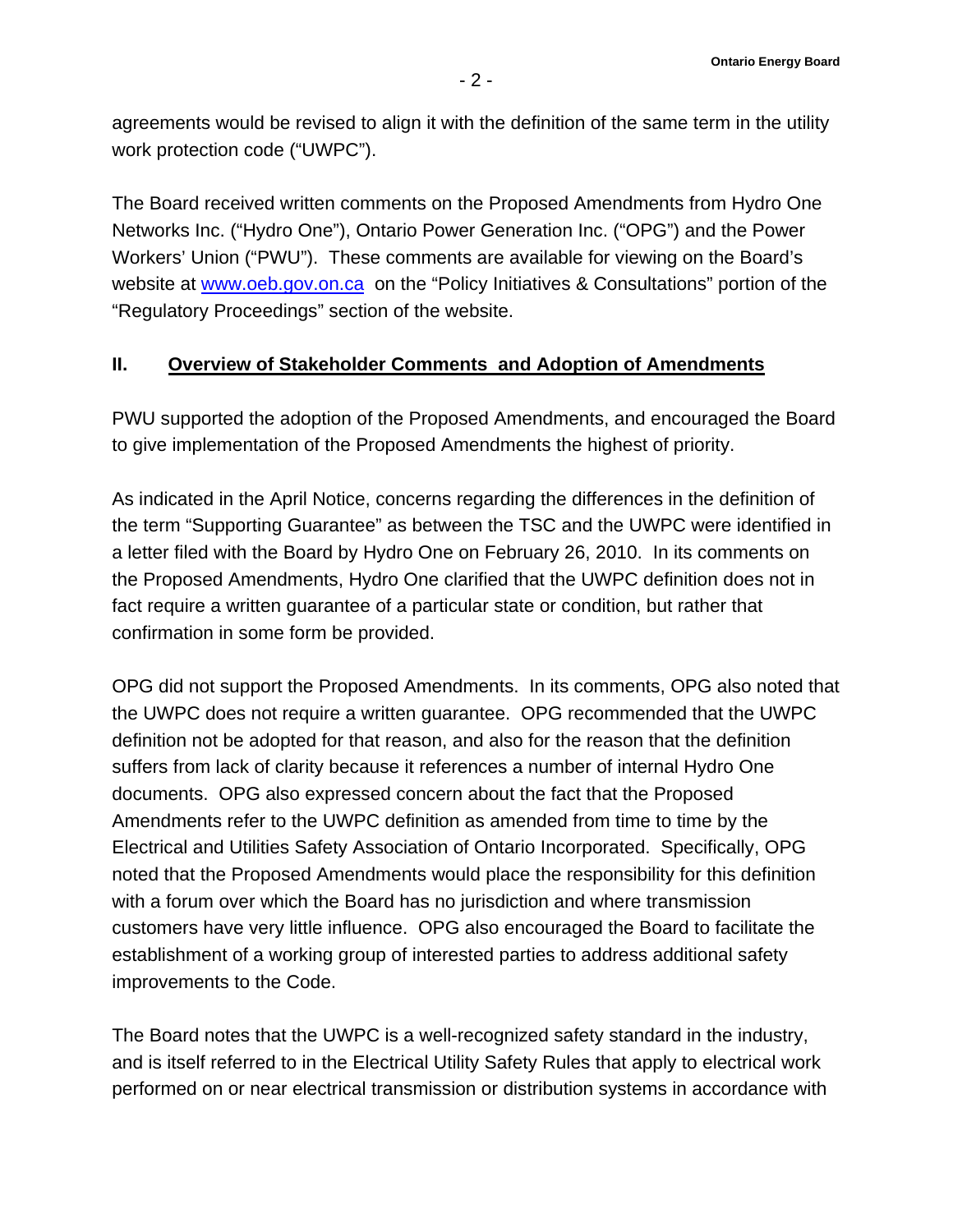O. Reg. 213/91 (Electrical Hazards) made under the *Occupational Health and Safety Act*. The Board also notes that the UWPC definition provides greater protection than the TSC definition, inasmuch as it requires confirmation of an isolated or de-energized and isolated condition. The Board is not aware of any widespread industry concerns regarding the adequacy of the UWPC definition from a safety perspective. Absent such concerns, the Board believes that the most appropriate approach is one that enhances safety yet achieves consistency, thereby avoiding confusion and inconsistent practice.

The Board is similarly not aware of any widespread industry concerns with the safetyrelated provisions of the TSC. The Board is therefore not persuaded that the establishment of a working group to address safety-related issues in the TSC is warranted at this time.

In light of the above, the Board has determined that no material changes to the Proposed Amendments are required. However, in response to a comment made by OPG, the Board has modified the Proposed Amendments to reflect the recent change in name of the Electrical and Utilities Safety Association of Ontario Incorporated.

The amendments to the TSC as adopted by the Board are set out in Attachment A to this Notice.

### **III. Direction to Amend Existing Connection Agreements**

Under section 9.4 of the standard form Connection Agreements set out in Appendix 1A and Appendix 1B of the TSC, parties to a Connection Agreement are required to amend their Agreement in such manner as may be required by the Board. Given the importance of worker safety, and of the need to ensure that all parties have a clear and common understanding of their obligations in that regard, the Board directs all licensed transmitters to promptly take appropriate steps to amend all existing connection agreements to reflect the amendments to the TSC set out in Attachment A. The Board expects that transmitters will complete this process no later than July 30, 2010.

# **IV. Anticipated Costs and Benefits of the Amendments**

As stated in the April Notice, the Board anticipates that the amendments to the TSC will help to ensure a safer work environment and provide greater protection of power system equipment, utility and utility customer staff and the public.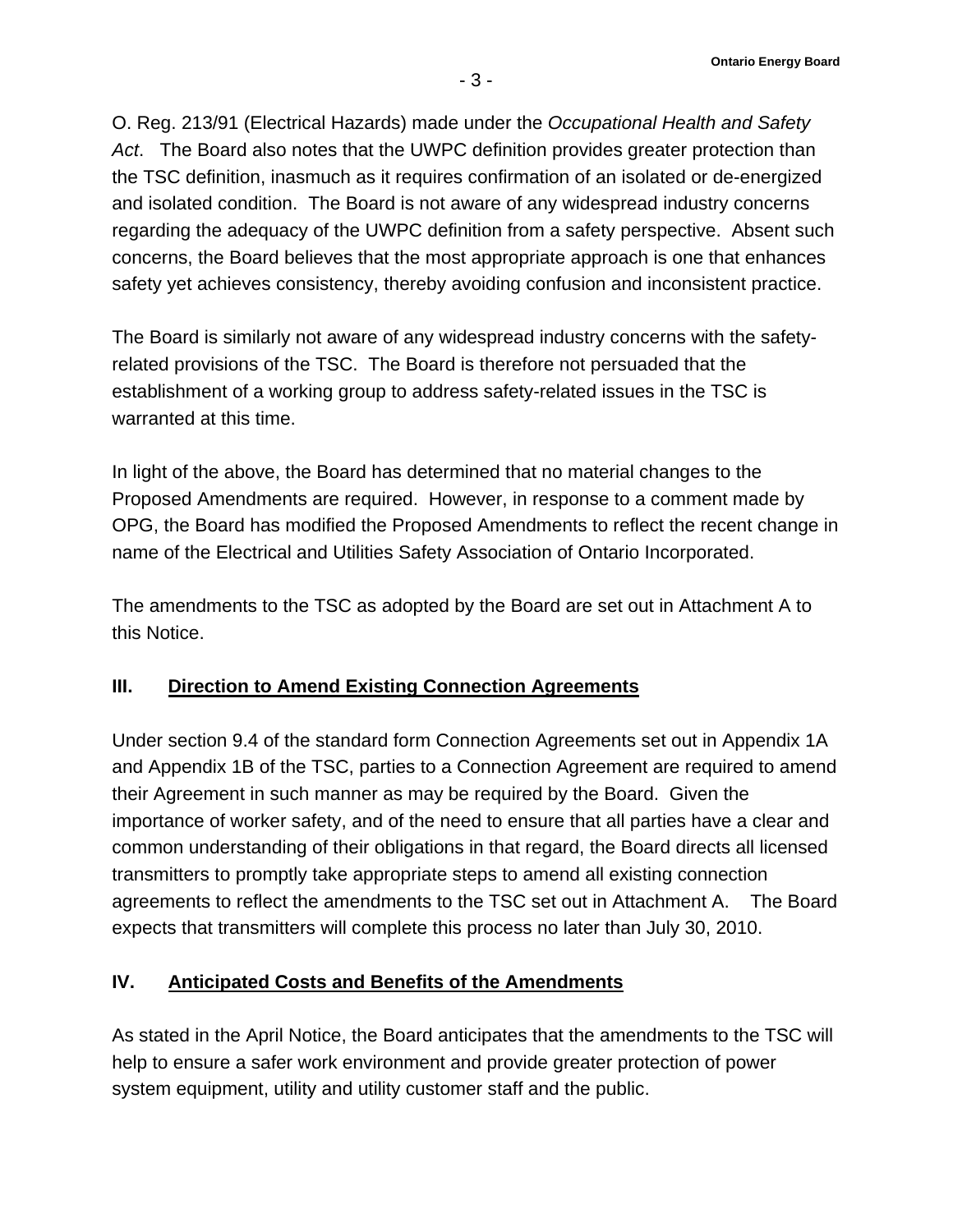As also stated in the April Notice, the Board does not believe that implementation of the amendments to the TSC will result in material incremental costs being borne by transmitters or their customers.

### **V. Coming Into Force**

As stated in the April Notice, the amendments to the TSC described above and set out in Attachment A to this Notice come into force on today's date, being the date on which they are published on the Board's website after having been made by the Board.

If you have any questions regarding this Notice, including the amendments to the TSC set out in Attachment A, please contact the market operations hotline 416-440-7604 or by e-mail at [Market.Operations@oeb.gov.on.ca.](mailto:Market.Operations@oeb.gov.on.ca) The Board's toll free number is 1-888- 632-6273.

**DATED** at Toronto, June 10, 2010

### **ONTARIO ENERGY BOARD**

*Original signed by* 

Kirsten Walli Board Secretary

Attachment: Attachment A: Amendments to the Transmission System Code